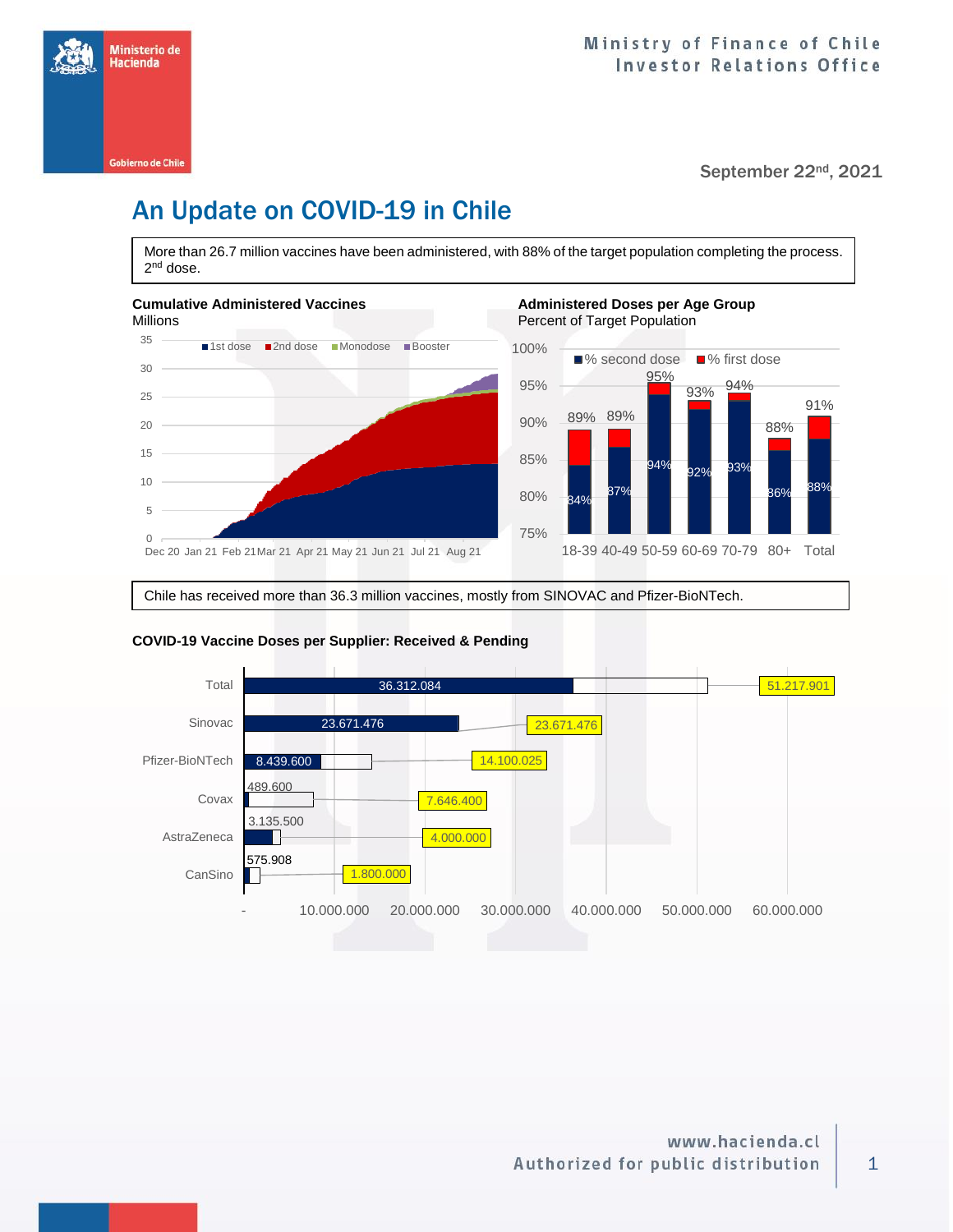**Gobierno de Chile** 

Ministerio de Hacienda

### September 22nd, 2021

Cases have reached their lowest level since last year, while PCR test positivity rate continues to decline.





The fall in cases continues to support a gradual relaxation of mobility restricting measures; as of September 21<sup>th</sup>, 2021, no commune is in lockdown. On the other hand, more than a 98% of the population has reached the highest degree of mobility contemplated in the "paso a paso" plan.



. Percent deviation with respect to pre-Covid levels